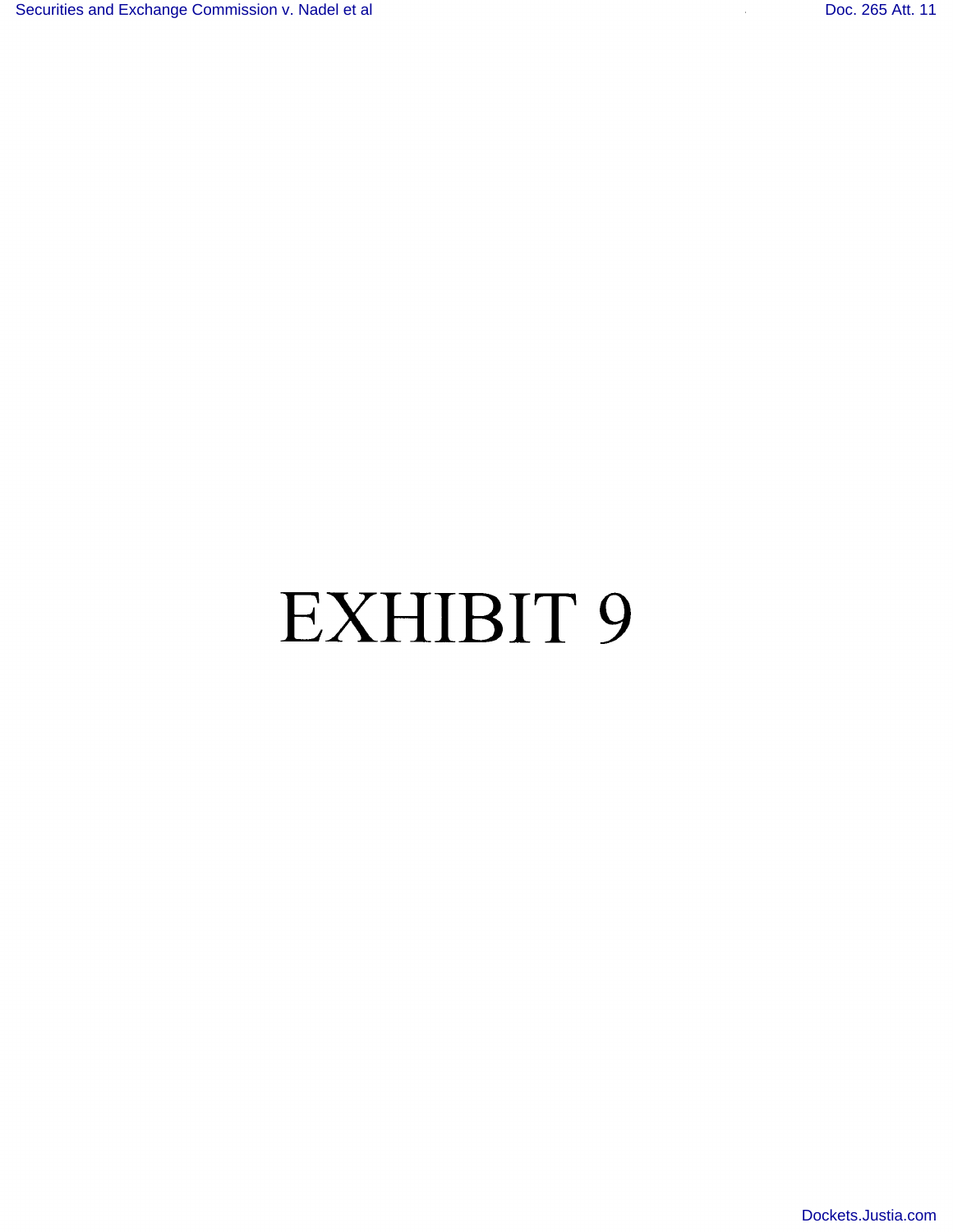

September 15, 2005

 $L = L/L$  $131.6$   $6.15.1$ 131 Garren Creek Road<br>Fairview NC, 28730

RE: Conservation Easement Project Proposal

Dear Nadels:

This letter serves as the Carolina Mountain Land Conservancy's proposal for preparing and holding a conservation easement on your 169 acre property on Laurel Mountain Trail near Black Mountain in Buncombe and McDowell Counties constitution and McDowell Counties constitution of the m near Black Mountain in Buncombe and McDowell Counties constituting tax parcel<br>number(s) \_\_\_\_\_\_\_\_. We are especially delighted to have the opportunity to work with you to protect the land due to its high quality natural resources. The easement would encompass your entire property and be designed to protect the property's most sensitive natural and scenic resources, such as the creeks, steep slopes to public and scenic public public public public public public public public public public public public public public public public public public public publ novement<br>.

We will work with you to prepare a deed or agreement of conservation easement that meets your conservation objectives, CMLC's standards and the IRS requirements for qualified conservation donations, using CMLC's standard easement document (sample copy enclosed). The document will be designed to permanently protect the property's most sensitive natural resources and will contain our customary environmental protection clauses. The easement will list any reserved rights for you, the landowner, as well as generally permitted and prohibited activities on the property.

CMLC's "Frequently Asked Questions" document (enclosed) provides you with general information regarding conservation easements and the role of CMLC in preparing and monitoring them, as well as other costs that you may incur in regards to this project. We encourage you to read the "Frequently Asked Questions" thoroughly and contact us with any questions you may have.

By accepting the donation of a conservation easement, CMLC agrees to monitor, and enforce if necessary, the terms of the easement in perpetuity. In order to fund this perpetual obligation, the land trust has created two endowment funds – one for stewardship (to fund annual property monitoring, educating new owners of your land about the easement, etc.) and one for legal defense of the easements. Contributions to the stewardship fund depend on various factors, i.e. size of easement, location, etc. For your property, we are asking for a \$27,530 donation to cover stewardship, legal defense, as well as boundary delineation. (Please see the enclosed Stewardship Endowment Contribution worksheet). This endowment donation would be treated as a charitable contribution and would not be needed until the easement is signed and recorded. The contributions can be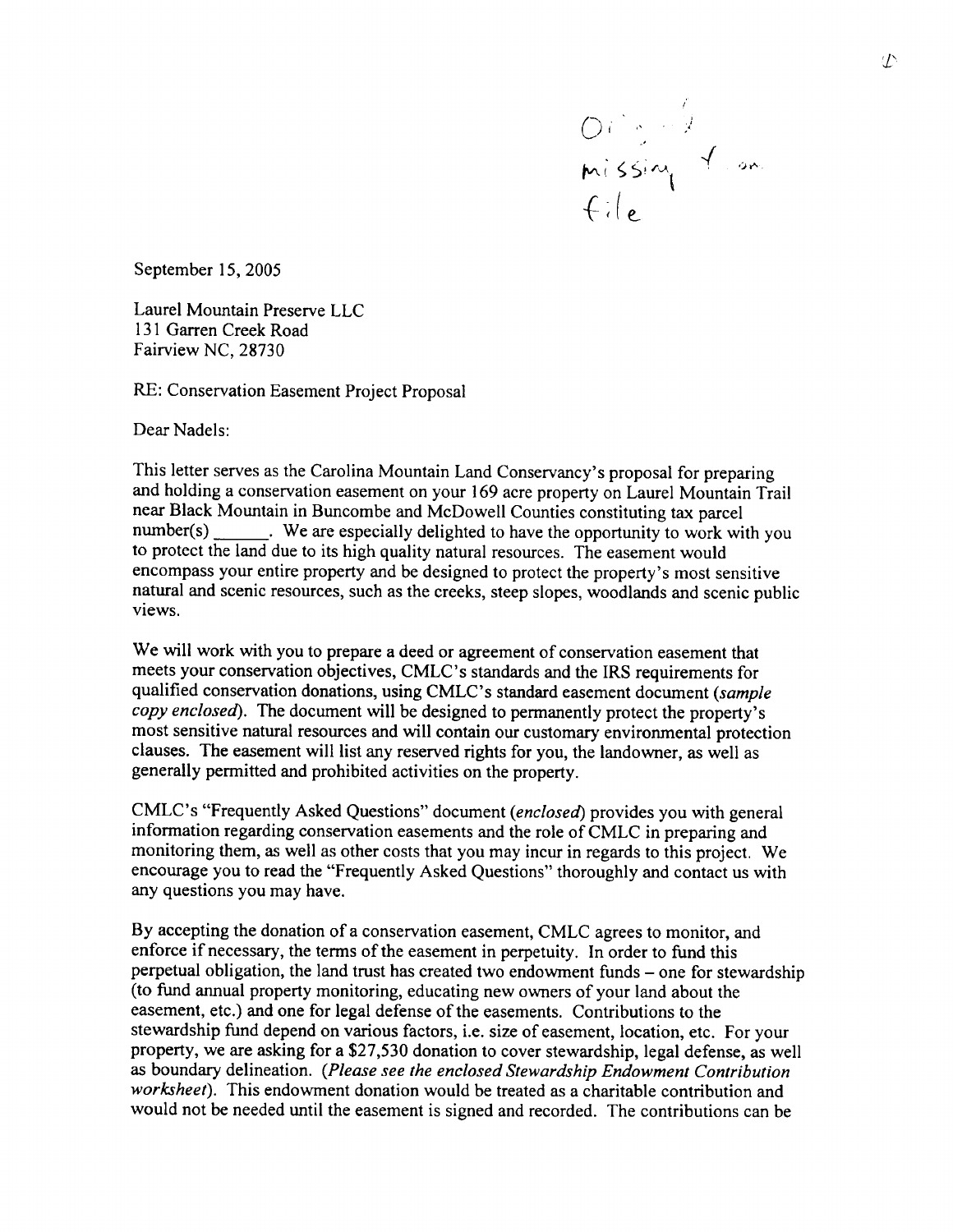made in a variety of ways, including the donation of publicly traded securities or by <sup>a</sup> bequest. If you wish to spread the contributions over time, we would ask you to provide us with a pledge letter to that effect. Please see the "Frequently Asked Questions" for further discussion of easement endowments, or if you have any questions, please contact me and I'll be happy to talk with you.

Once CMLC receives your signed copy of this letter, we will commence working with you and your legal counsel to draft a conservation easement document that reflects your goals and the mission of CMLC and that meets the requirements of the Internal Revenue Code for a "qualified conservation easement." There are several items that we need in order to complete an easement on your property, as follows:

- 1. Baseline Documentation Report  $-\frac{already}{completely by Equino x}$ Environmental Consultation and Design, Inc.
- 2. Title Report please provide us a copy of the title insurance for your property or a title report from your attorney.
- 3. Survey  $-\rho$  please provide us with a survey and legal description of your property. If you do not have a survey of your land, please contact CMLC to discuss this matter.
- 4. Mineral Rights if you do not own  $100\%$  of the mineral rights associated with your property, you need to secure a report from a qualified geologist that assesses the likelihood of surface mineral development on your property. If this assessment does not conclude that the possibility of surface mining is so remote as to be negligible, the easymetry in  $\mathbf{u}$  and  $\mathbf{u}$  the easymetry of  $\mathbf{u}$  and  $\mathbf{u}$   $\mathbf{u}$  and  $\mathbf{u}$  and  $\mathbf{u}$  and  $\mathbf{u}$  and  $\mathbf{u}$  and  $\mathbf{u}$  and  $\mathbf{u}$  and  $\mathbf{u}$  and  $\mathbf{u}$  and  $\mathbf{$ as to be negligible, the easement will not quality under the in<br>Code and CMLC cannot accept a donation of your easement.
- 5. Appraisal  $-$  if you are seeking federal and/or state tax benefits for the donation of your conservation easement, you will need to secure a qualified appraisal of the easement value to submit with your tax returns. CMLC will need a copy of the appraisal for our files, and your appraiser will need to complete the appraisal portion of IRS Form 8283 before we can sign that tax document evidencing your donation. We advise landowners to carefully review appraisals of conservation easement values for tax purposes, and to note that CMLC's signing of Form 8283 for federal taxes does not represent agreement with the claimed fair market value of the property. Be aware that the IRS can attach penalties for the overvaluation of a donation on an income tax return or the undervaluation of land subject to a conservation easement on a gifi or estate the undervaluation of failure subject to a conservation easement on a gift of  $es$ tax return. CMLC recommends using experienced appraisers to reduce the possibility of such penalties, and can provide a list upon request.
- If your property is subject to a mortgage, your lender must subordinate their loan to the terms of the conservation easement in order for the easement to qualify for federal and/or state tax benefits and to qualify as an easement CMLC can accept. CMLC can provide you with our model Subordination Agreement for use by your lender if necessary.